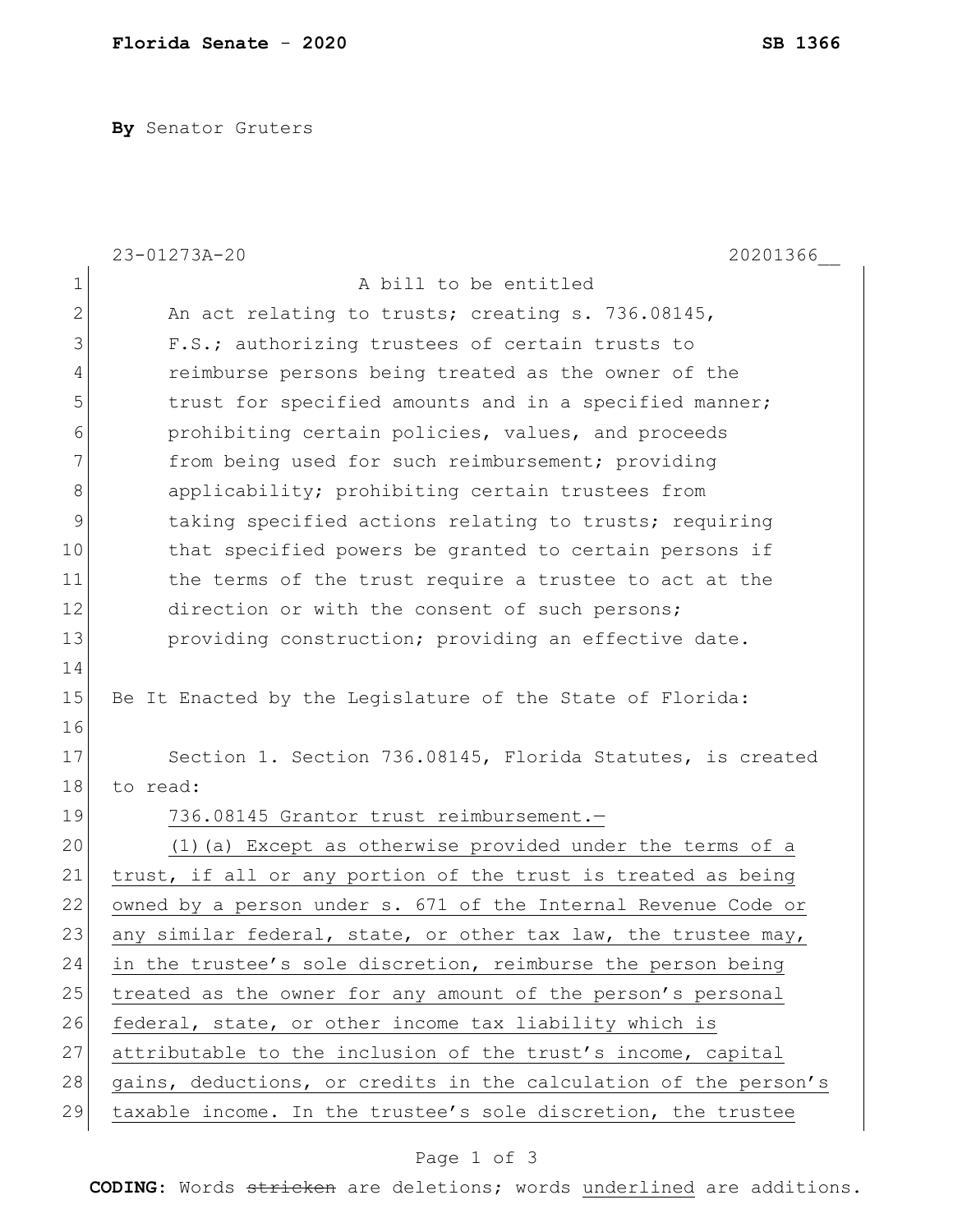|    | 23-01273A-20<br>20201366                                         |
|----|------------------------------------------------------------------|
| 30 | may pay such tax reimbursement amount, determined without regard |
| 31 | to any other distribution or payment made from trust assets, to  |
| 32 | the person directly or to the appropriate taxing authority.      |
| 33 | (b) A life insurance policy held in the trust, the cash          |
| 34 | value of any such policy, or the proceeds of any loan secured by |
| 35 | an interest in the policy may not be used for such reimbursement |
| 36 | or such payment if the person is an insured.                     |
| 37 | (2) This section applies to all trusts, whether created on,      |
| 38 | before, or after July 1, 2020, unless:                           |
| 39 | (a) The trustee provides written notification that the           |
| 40 | trustee intends to irrevocably elect out of the application of   |
| 41 | this section, at least 60 days before the effective date of such |
| 42 | election, to the person treated as the owner of all or a portion |
| 43 | of the trust under s. 671 of the Internal Revenue Code or any    |
| 44 | similar federal, state, or other tax law and to all persons who  |
| 45 | have the ability to remove and replace the trustee.              |
| 46 | (b) Applying this section would prevent a contribution to        |
| 47 | the trust from qualifying for, or would reduce, a federal tax    |
| 48 | benefit, including a federal tax exclusion or deduction, which   |
| 49 | was originally claimed or could have been claimed for the        |
| 50 | contribution, including:                                         |
| 51 | 1. An exclusion under s. $2503(b)$ or s. $2503(c)$ of the        |
| 52 | Internal Revenue Code;                                           |
| 53 | 2. A marital deduction under s. 2056, s. 2056A, or s. 2523       |
| 54 | of the Internal Revenue Code;                                    |
| 55 | 3. A charitable deduction under s. 170(a), s. 642(c), s.         |
| 56 | $2055(a)$ , or s. $2522(a)$ of the Internal Revenue Code; or     |
| 57 | 4. Direct skip treatment under s. 2642(c) of the Internal        |
| 58 | Revenue Code.                                                    |

## Page 2 of 3

**CODING**: Words stricken are deletions; words underlined are additions.